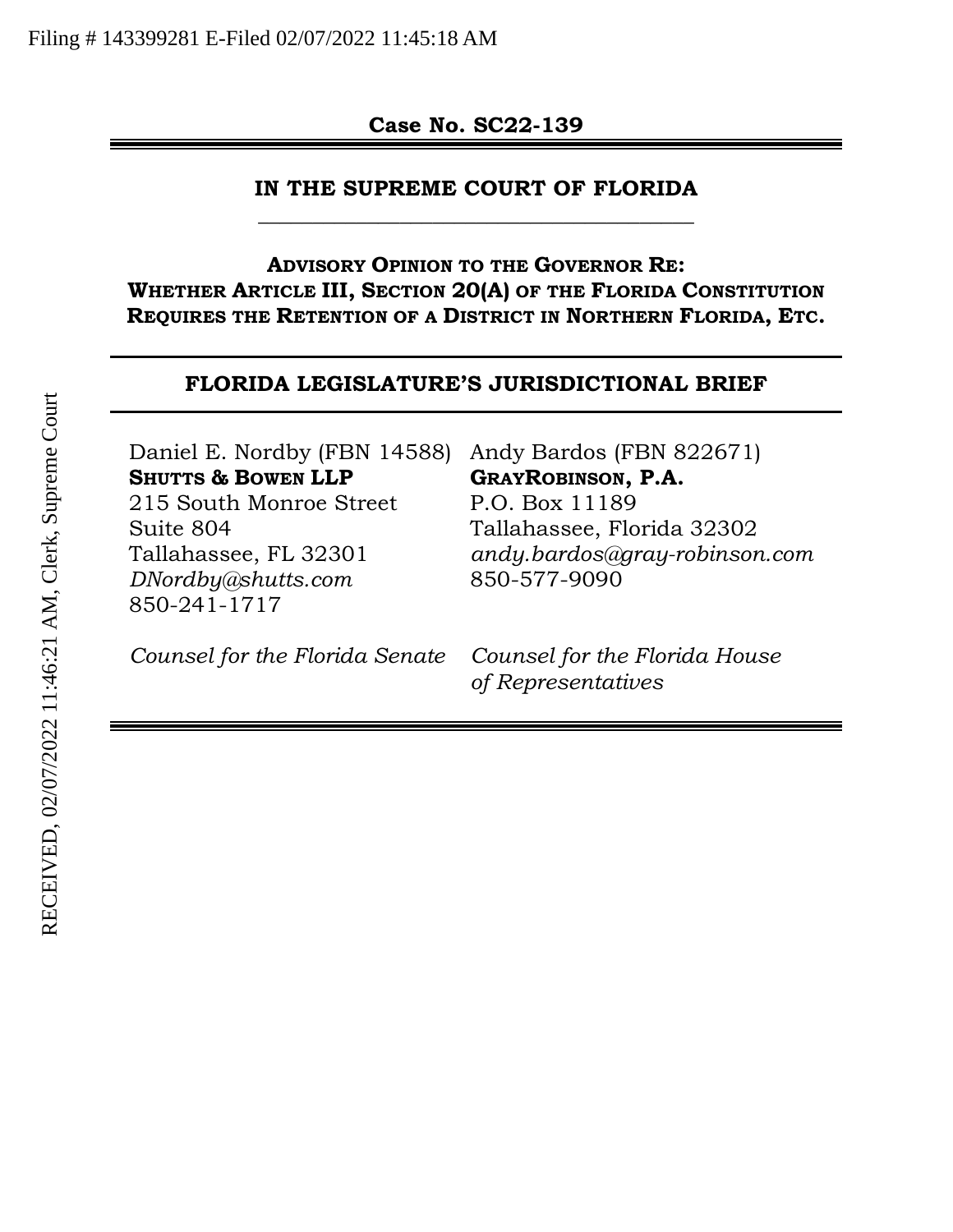## **TABLE OF CONTENTS**

| I.  |    | This Court has jurisdiction because the Governor's<br>request is within the scope of Article IV, Section 1(c)                                   |    |
|-----|----|-------------------------------------------------------------------------------------------------------------------------------------------------|----|
|     | A. | The Governor's request seeks an advisory<br>opinion as to the interpretation of a portion of                                                    |    |
|     | B. | The Governor's request seeks this Court's<br>interpretation of Article III, section 20(a), upon<br>questions affecting his executive powers and |    |
| II. |    | If the Court agrees that it has jurisdiction, it should<br>provide an opinion in response to the Governor's                                     |    |
|     |    |                                                                                                                                                 | 12 |
|     |    |                                                                                                                                                 | 13 |
|     |    |                                                                                                                                                 | 13 |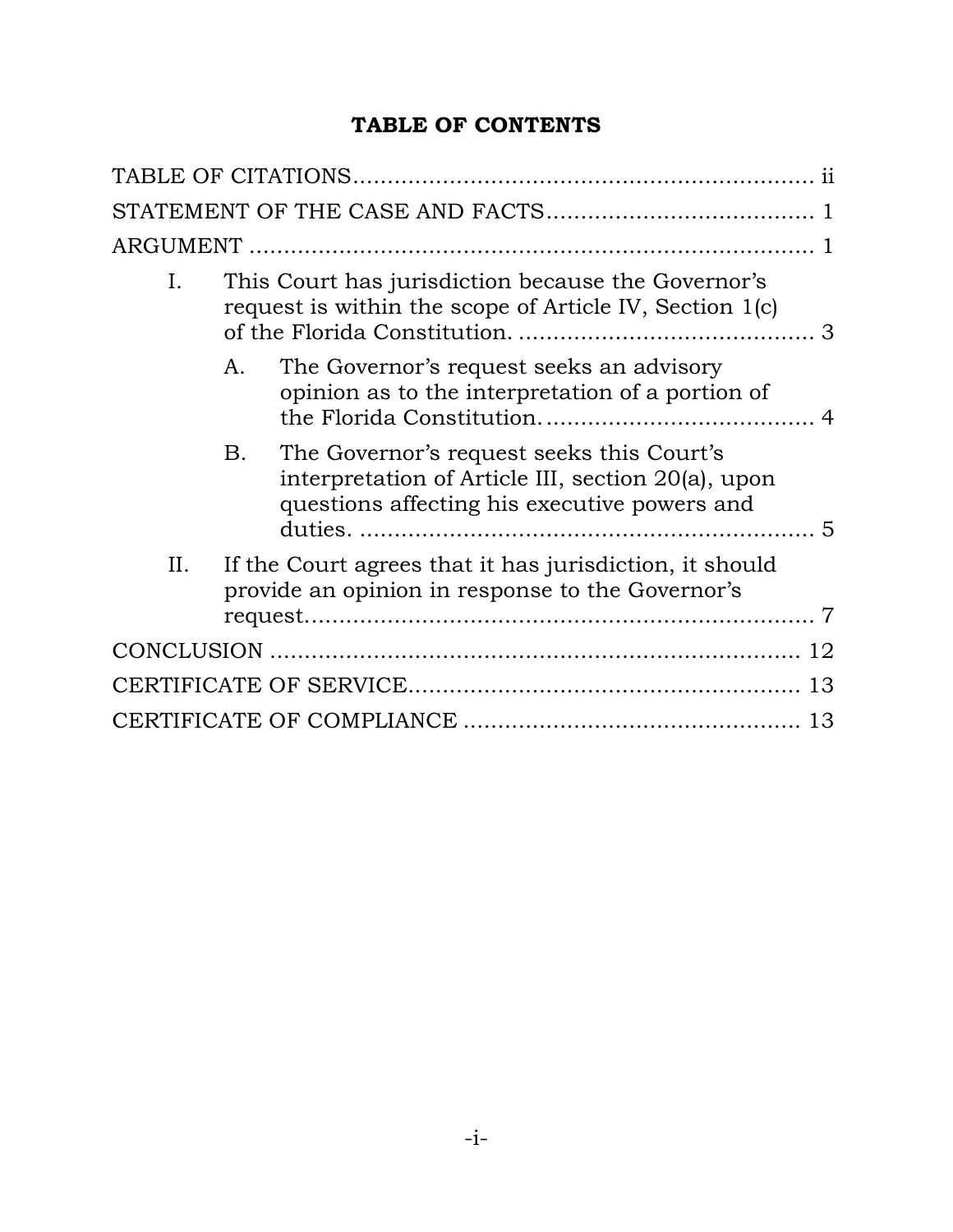# **TABLE OF CITATIONS**

# **Page(s)**

### <span id="page-2-0"></span>**Cases**

| Florida Cases                                                                     |
|-----------------------------------------------------------------------------------|
| Adv. Op. to Governor,                                                             |
| Adv. Op. to Gov. re Implementation of Amend. 4, the Voting<br>Restoration Amend., |
| Chiles v. Children A, B, C, D, E, & F,                                            |
| In re Executive Communication,                                                    |
| In re Senate Joint Resolution of Leg. Apportionment 1176,                         |
| <i>Federal Cases</i>                                                              |
| Cooper v. Harris,                                                                 |
| Purcell v. Gonzalez,                                                              |
| <b>Florida Rules of Court</b>                                                     |
|                                                                                   |
| <b>Statutes and Laws</b>                                                          |
|                                                                                   |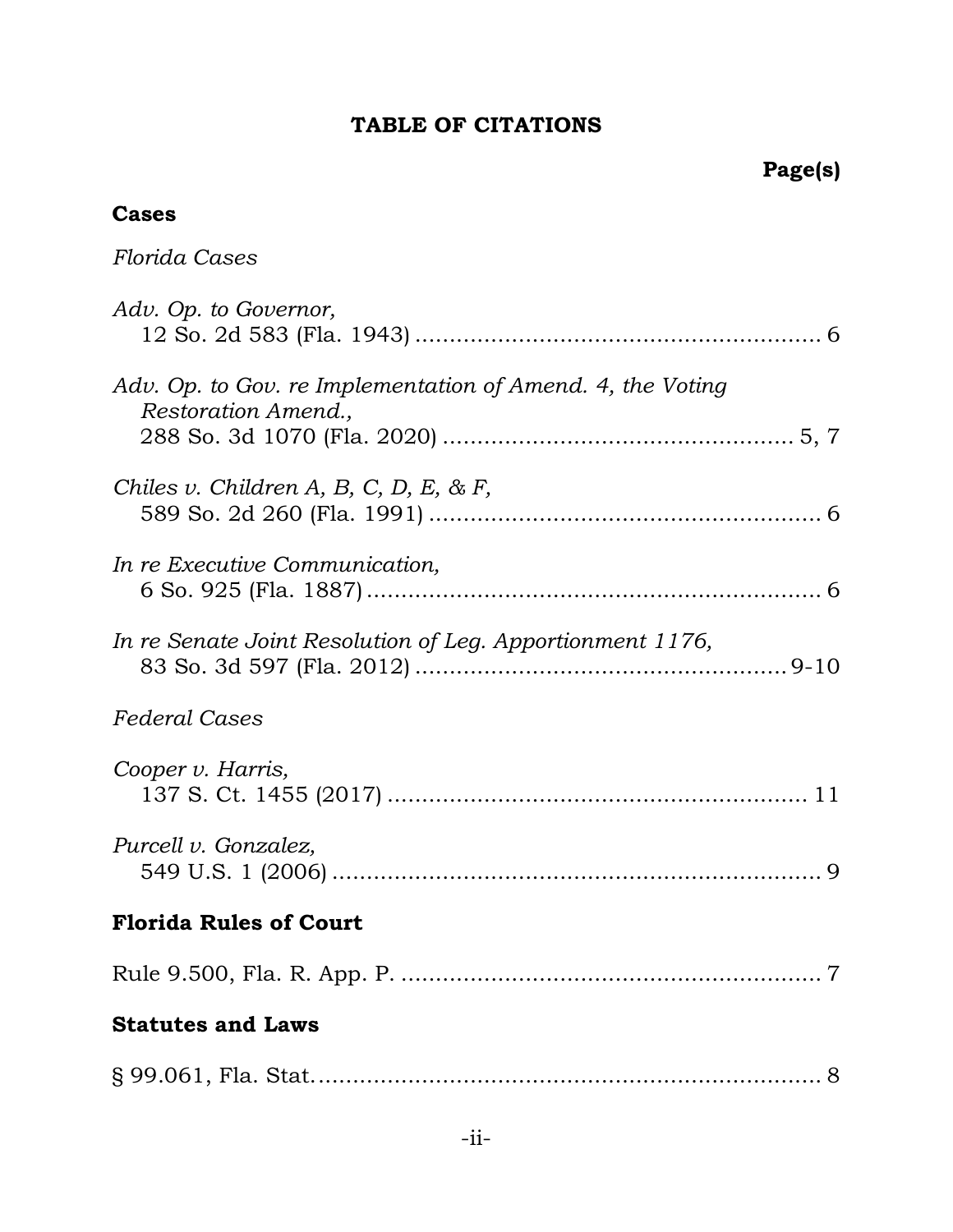| <b>Constitutional Provisions</b> |
|----------------------------------|
| Florida Constitution             |
|                                  |
|                                  |
|                                  |
|                                  |
| <b>Federal Constitution</b>      |
|                                  |
| <b>Other Authorities</b>         |

| Anstead et al., The Operation & Jurisdiction of the |  |
|-----------------------------------------------------|--|
|                                                     |  |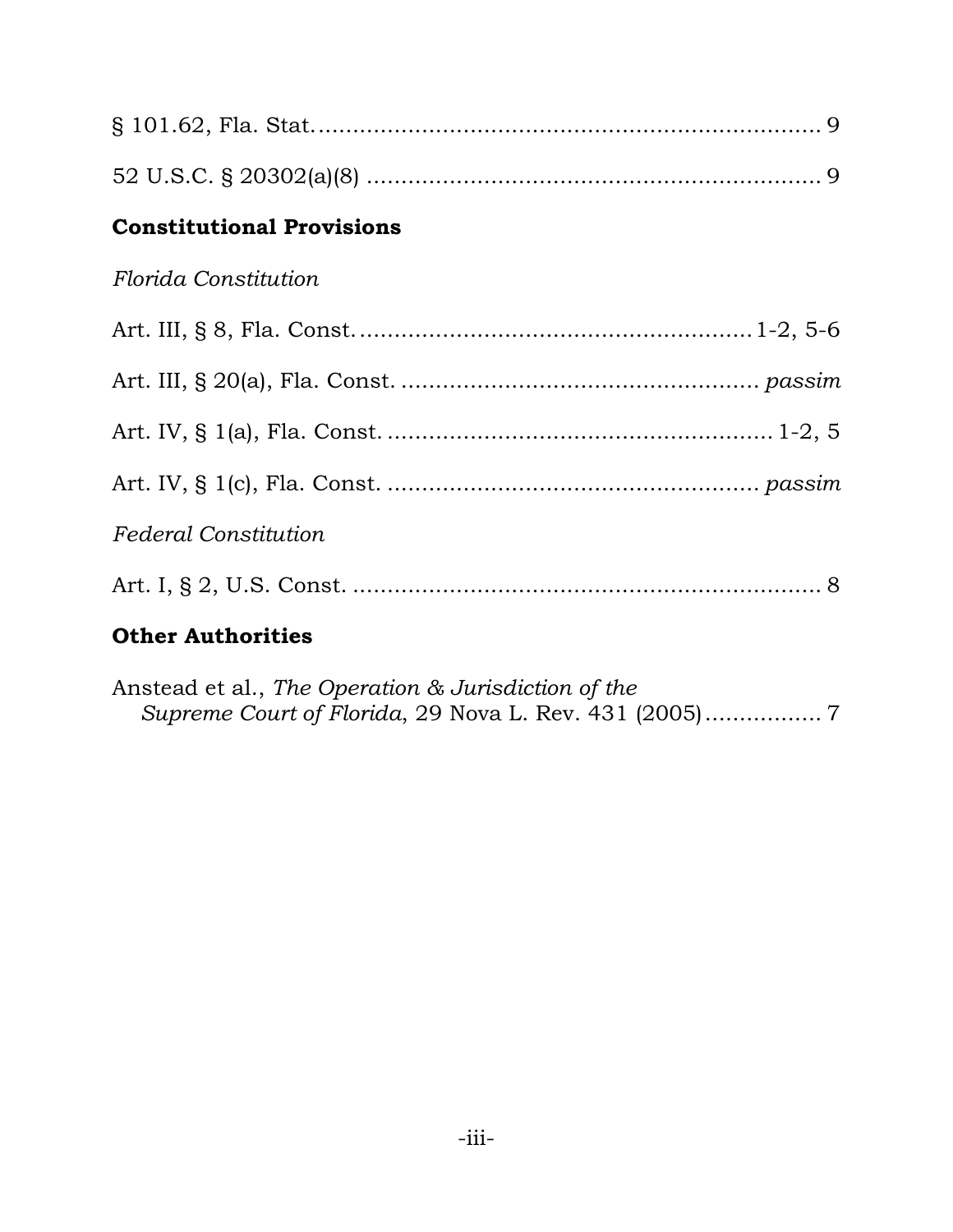#### **STATEMENT OF THE CASE AND FACTS**

<span id="page-4-0"></span>Governor DeSantis has requested an advisory opinion from this Court regarding the interpretation of the non-diminishment standard in Article III, section 20(a), of the Florida Constitution. This original proceeding was initiated by correspondence from the Governor dated February 1, 2022. The following day, this Court issued an order soliciting briefs from interested persons addressing: 1) whether the Governor's request is within the purview of Article IV, section (1)(c), of the Florida Constitution; and 2) if so, whether the Court should exercise its discretion to provide an opinion in response to the request.

The Florida Senate and Florida House of Representatives (the "Legislature") file this brief in response to the Court's order.

#### **ARGUMENT**

<span id="page-4-1"></span>This Court has jurisdiction to address the Governor's request. The Governor seeks an opinion as to the interpretation of Article III, section 20(a), of the Florida Constitution on questions affecting the Governor's executive powers and duties, including the power of "executive approval and veto" over bills presented by the Legislature and the executive duty to "take care that the laws be faithfully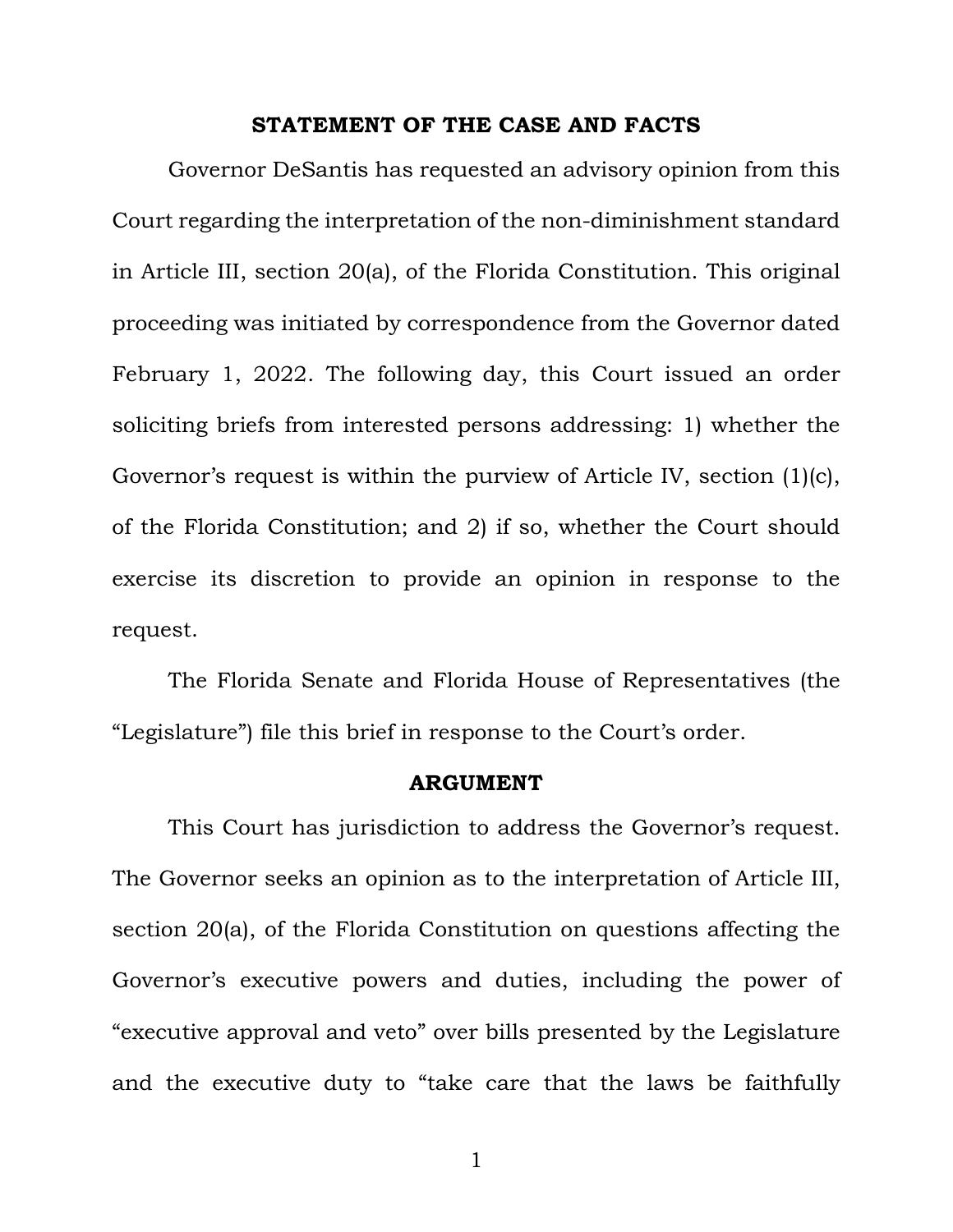executed." Art. III, § 8; Art. IV, § 1(a), Fla. Const. This request falls within the broad purview of Article IV, section 1(c), which authorizes the Governor to "request in writing the opinion of the justices of the supreme court as to the interpretation of *any portion* of this constitution upon *any question affecting* the governor's executive powers and duties." (emphasis added).

If the Court agrees that it has jurisdiction, it should provide a written opinion in response to the Governor's request. The redistricting process—and this redistricting process in particular presents unique circumstances making it especially appropriate for this Court to provide an advisory opinion as to the interpretation of relevant provisions of the Florida Constitution. Unlike most legislation, a bill establishing the congressional districts of the state in accordance with the most recent decennial census is required by the federal constitution. The time-sensitive nature of redistricting, which must be finalized in advance of the qualifying period for candidates seeking to run for office, also counsels in favor of this Court providing certainty with an opinion interpreting the Florida Constitution's non-diminishment standard in the context presented within the Governor's request.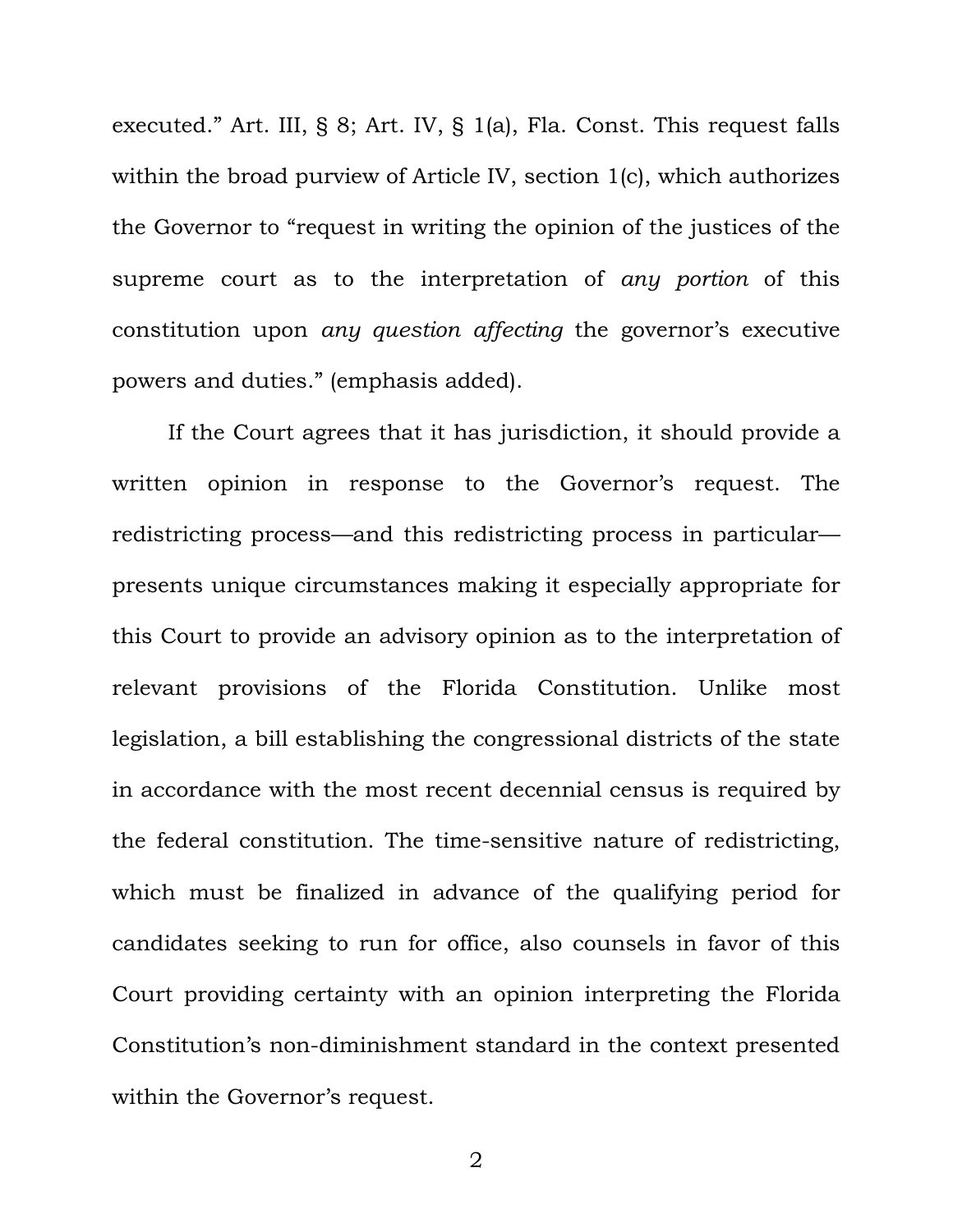Finally, the legal question presented by the Governor—whether the non-diminishment standard requires distant and distinct minority populations located in entirely different regions of the State to be combined in a congressional district—is narrow in scope. Judicial guidance on that narrow question at this stage of the redistricting process will provide needed resolution of a question of significant importance to the enactment and executive approval of a congressional redistricting plan for the State of Florida, and may obviate the need for judicial involvement at later stages of that process.

### <span id="page-6-0"></span>**I. THIS COURT HAS JURISDICTION BECAUSE THE GOVERNOR'S REQUEST IS WITHIN THE SCOPE OF ARTICLE IV, SECTION 1(C) OF THE FLORIDA CONSTITUTION.**

The Florida Constitution authorizes the Governor to "request in writing the opinion of the justices of the supreme court as to the interpretation of any portion of this constitution upon any question affecting the governor's executive powers and duties." Art. IV, § 1(c), Fla. Const. The Governor's request here falls within the scope of this constitutional provision because it seeks the Court's opinion as to the interpretation of the non-diminishment standard in Article III,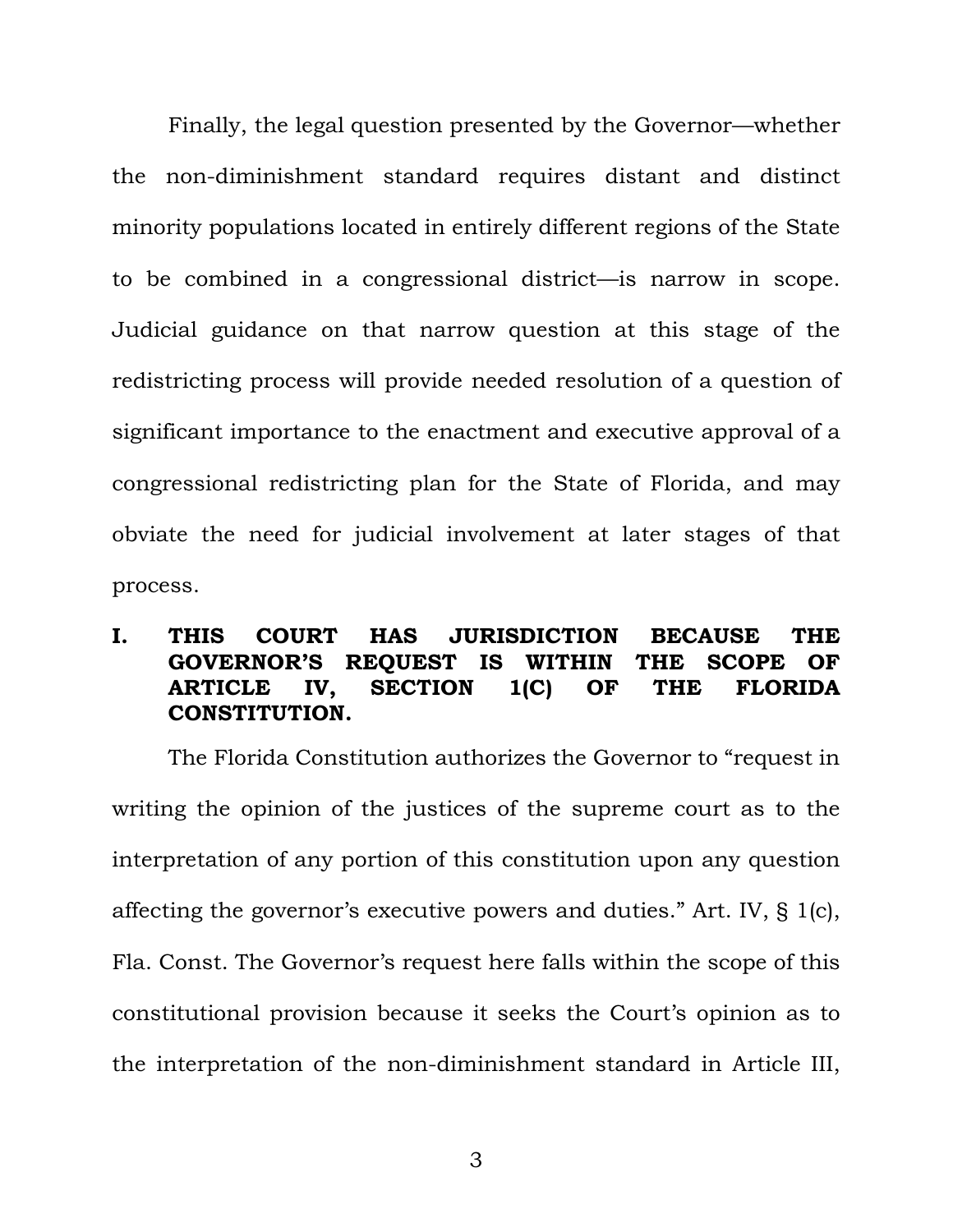section 20(a) on questions affecting the Governor's executive powers and duties—the executive power to approve or veto bills passed by the Legislature and the executive duty to "take care that the laws be faithfully executed." This Court therefore has jurisdiction to provide an opinion in response to the Governor's request.

### <span id="page-7-0"></span>**A. The Governor's request seeks an advisory opinion as to the interpretation of a portion of the Florida Constitution.**

The Governor's constitutional authority to request an advisory opinion extends to matters involving "the interpretation of any portion" of the Florida Constitution. Art. IV, § 1(c), Fla. Const. The request here satisfies that requirement, as it seeks this Court's opinion as to the interpretation of the non-diminishment standard contained in Article III, section 20(a):

No apportionment plan or individual district shall be drawn with the intent to favor or disfavor a political party or an incumbent; and *districts shall not be drawn* with the intent or result of denying or abridging the equal opportunity of racial or language minorities to participate in the political process or *to diminish their ability to elect representatives of their choice*; and districts shall consist of contiguous territory. (emphasis added)

The constitutional term "the interpretation of any portion of this constitution" plainly includes the interpretation of Article III, section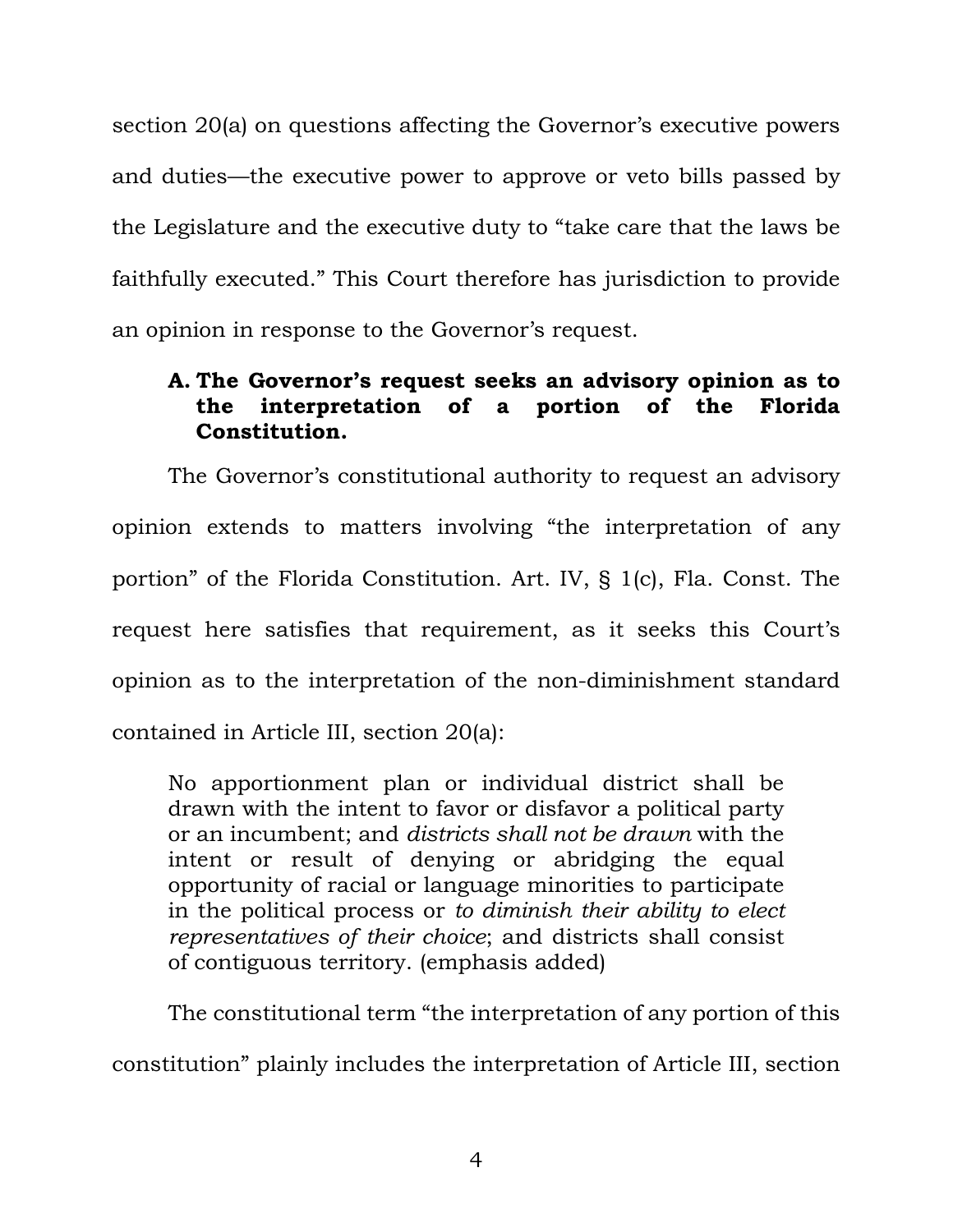20(a). The phrase "any portion of" is not naturally read as a limiting modifier. *Cf*. *Adv. Op. to Gov. re Implementation of Amend. 4, the Voting Restoration Amend.*, 288 So. 3d 1070, 1080 (Fla. 2020) (adopting a "natural reading" of the phrase "all terms of" and rejecting interpretation that would render constitutional language superfluous).

#### <span id="page-8-0"></span>**B. The Governor's request seeks this Court's interpretation of Article III, section 20(a), upon questions affecting his executive powers and duties.**

To fall within the purview of Article IV, section 1(c), a governor's request for an advisory opinion must also involve the interpretation of the Florida Constitution "upon any question affecting the governor's executive powers and duties." This clause, too, includes the expansive modifier "any" rather than different language requiring a limiting construction.

The Governor's request identifies how this Court's interpretation of the non-diminishment standard in Article III, section 20(a), affects the exercise of his executive powers and duties*.* Specifically, the Governor's power of executive approval and veto and his "take care" duty would both be affected by this Court's interpretation of the non-diminishment standard.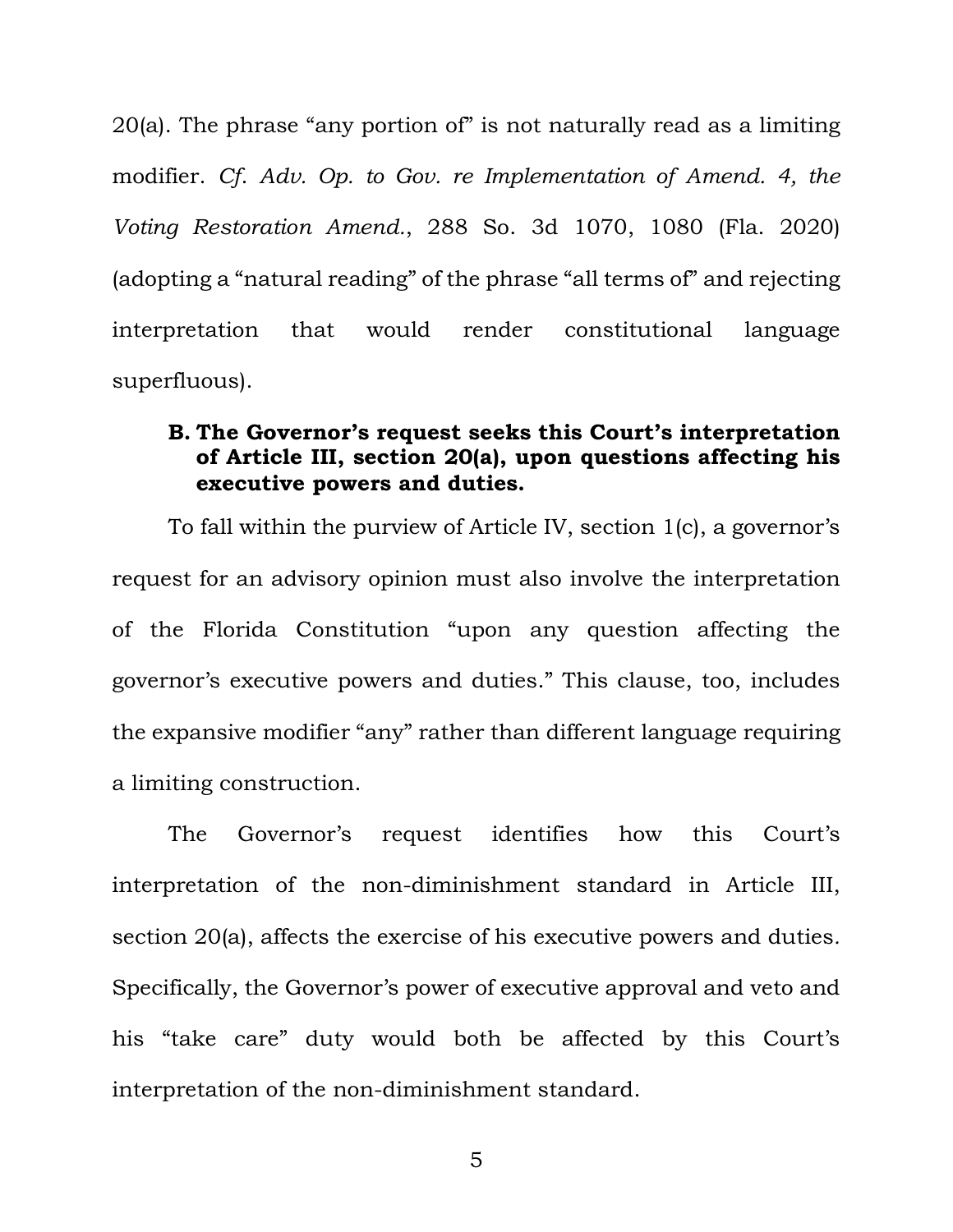Every bill passed by the legislature—including the congressional redistricting bill—must be presented to the Governor for approval or veto. Art. III, § 8(a), Fla. Const. The power to approve or veto legislation is an executive power of the Governor notwithstanding its placement in Article III. *See Chiles v. Children A, B, C, D, E, & F*, 589 So. 2d 260, 264 (Fla. 1991) ("Article III, section 8 sets forth the procedure for the executive power to approve or veto legislation . . . ."); *Adv. Op. to Governor*, 12 So. 2d 583, 584 (Fla. 1943) (concluding that the Governor's veto power "is executive rather than legislative" and characterizing the contrary conclusion in *In re Executive Communication*, 6 So. 925 (Fla. 1887), as "dicta"). This Court's interpretation of the non-diminishment standard in Article III, section 20(a) will affect the Governor's exercise of that executive power when a congressional redistricting bill is presented to him. The mandatory nature of congressional redistricting and the time constraints under which it occurs—both of which are discussed more fully below—only reinforce the nexus between a clear and correct understanding of the non-diminishment standard and the Governor's exercise of his executive powers and duties.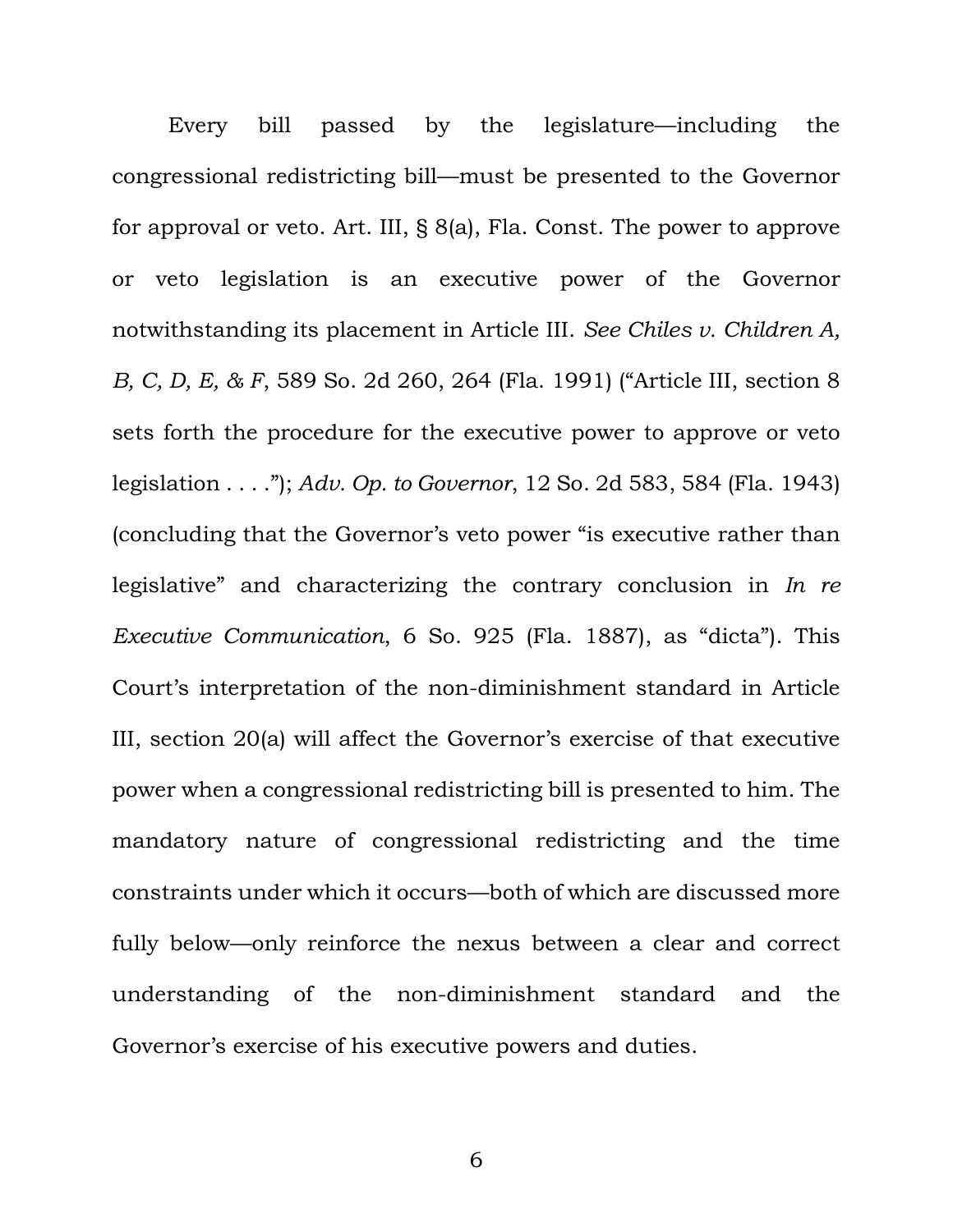#### <span id="page-10-0"></span>**II. IF THE COURT AGREES THAT IT HAS JURISDICTION, IT SHOULD PROVIDE AN OPINION IN RESPONSE TO THE GOVERNOR'S REQUEST.**

As discussed above, this Court has jurisdiction because the Governor has posed a question within the scope of Article IV, section  $1(c)$  of the Florida Constitution. This Court should<sup>1</sup> answer that question and provide an interpretation of the non-diminishment standard contained in Article III, section 20(a), as it relates to the narrow circumstances presented in the Governor's request. Two

 $\overline{a}$ 

<sup>&</sup>lt;sup>1</sup> The second question presented in this Court's order dated February 2, 2022, is whether, if the Governor's request is within the purview of Article IV, section 1(c), "the Court should exercise its discretion" to provide an opinion in response to the request. The Legislature notes that some sources categorize the Court's advisory opinion jurisdiction as non-discretionary. *See* Anstead et al., *The Operation & Jurisdiction of the Supreme Court of Florida*, 29 Nova L. Rev. 431, 488 (2005) (stating that "jurisdiction is mandatory; the Court must hear the case and issue an opinion."). *See also* Fla. R. App. P. 9.500(b) (providing for initial determination as to whether the request is within the scope of Article IV, section (1)(c), followed by briefing/argument from interested persons and filing of the justices' opinions, with the governor "advised forthwith in writing."); *but see Voting Restoration Amendment*, 288 So. 3d at 1074 (stating that court had "agreed to exercise our discretion to provide an advisory opinion").

The Legislature provides this response to explain why, to the extent the Court's jurisdiction is discretionary, it should exercise that discretion by providing an interpretation of the non-diminishment standard under the circumstances presented in the Governor's request.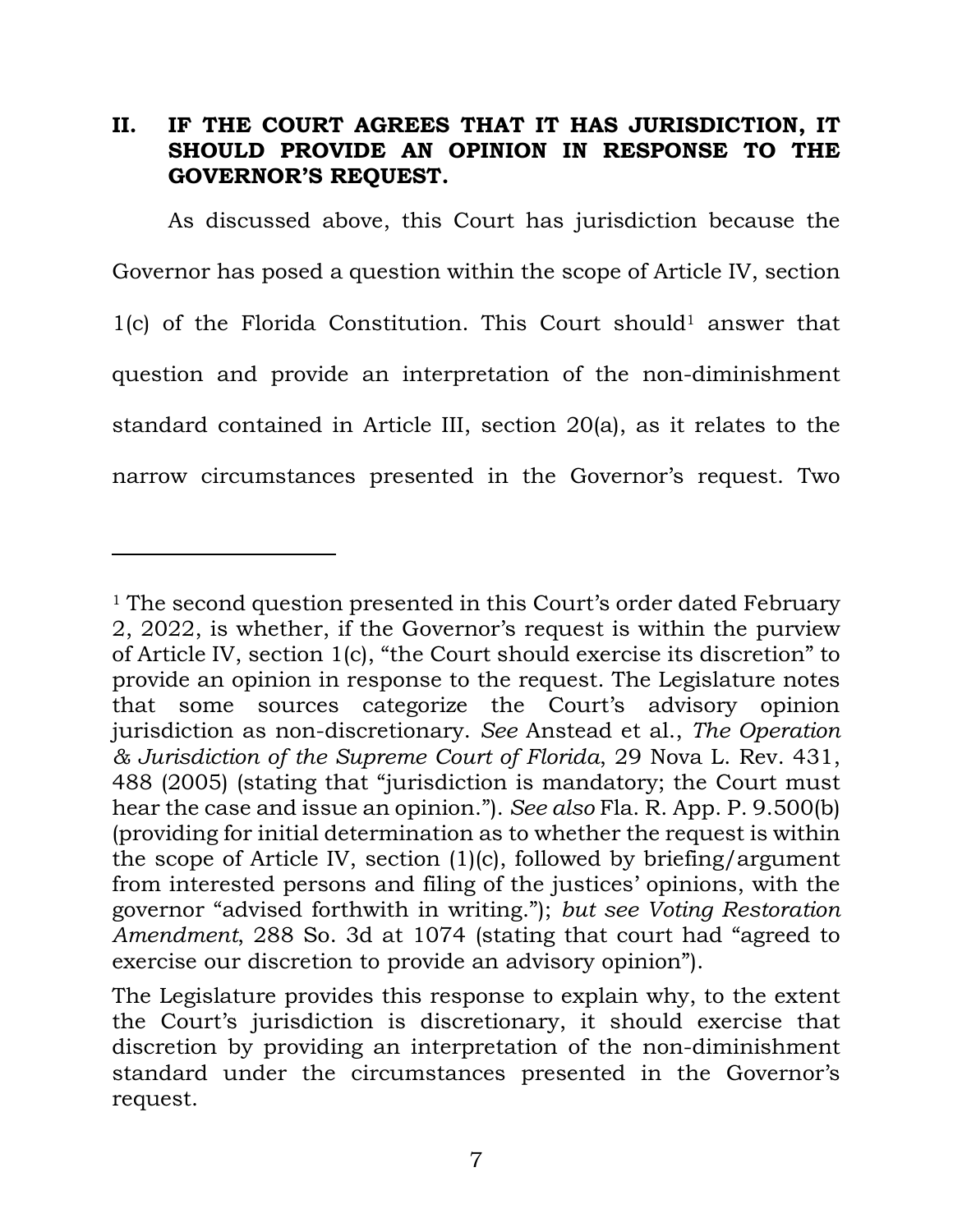unique aspects of redistricting legislation make it particularly appropriate for this Court to provide the certainty that only it can offer regarding the interpretation of the Florida Constitution: 1) redistricting legislation is required by the federal constitution; and 2) redistricting legislation is time-sensitive. The narrow scope of the Governor's questions and the need for judicial guidance also weigh in favor of an opinion responding to the Governor's request.

First, the United States Constitution requires the legislature to pass a congressional redistricting bill. Art. I, § 2, U.S. Const. Unlike nearly every other bill passed by the legislature, the congressional redistricting process is not optional; it must occur every 10 years. This Court's advice is needed, and should be provided, to ensure the Governor can promptly act upon this constitutionally mandated legislation.

Second, congressional redistricting legislation is time-sensitive due to its occurrence in the year of an election. In 2022, congressional candidates in Florida must file qualifying documents with Florida's Secretary of State by noon on June 17, which is just over four months from the date of this filing. *See* § 99.061(1), Fla. Stat. After candidate qualifying, there are a number of other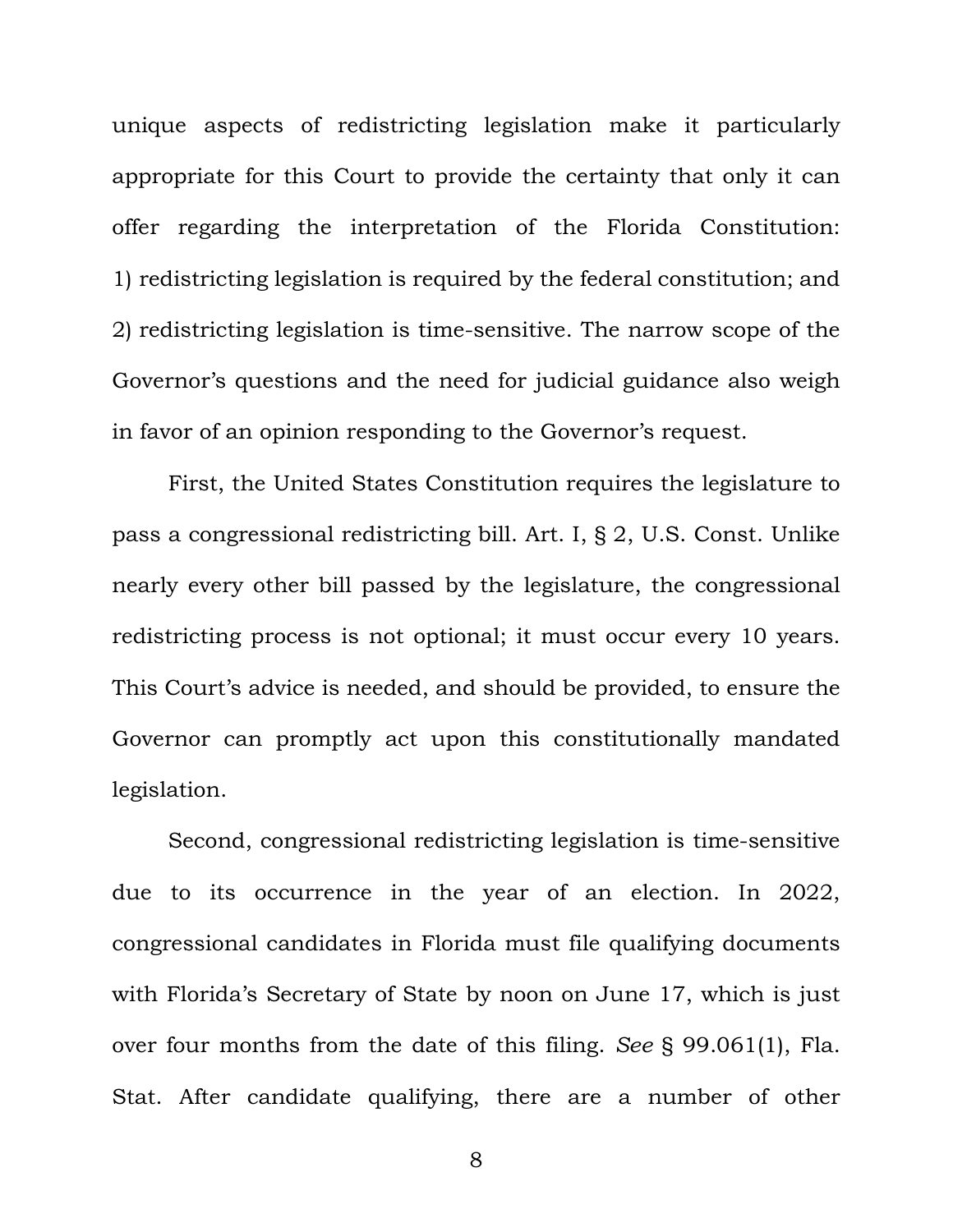deadlines that occur in quick succession until the primary and general elections. For example, supervisors of elections must send vote-by-mail ballots to military and overseas voters no fewer than 45 days before the primary and general elections, which will occur on August 23 and November 8, 2022. 52 U.S.C. § 20302(a)(8); § 101.62(4)(a), Fla. Stat. Because of these imminent deadlines and elections, any potential for delay and uncertainty for candidates and voters is harmful to the public interest.<sup>2</sup> *See generally Purcell v. Gonzalez*, 549 U.S. 1, 4-5 (2006). An advisory opinion from this Court will aid the Governor in expeditiously fulfilling his executive powers and duties in the redistricting process.

The narrow scope of the question presented by the Governor also weighs in favor of this Court's exercise of jurisdiction. Under the non-diminishment standard, districts may not be drawn to "diminish" the ability of racial minorities to elect representatives of their choice. Art. III, § 20(a), Fla. Const.; *accord In re Senate Joint Resolution of Legislative Apportionment 1176*, 83 So. 3d 597 (Fla.

 $\overline{a}$ 

<sup>2</sup> For that reason, the Florida Constitution provides for immediate and automatic review of state legislative redistricting plans under Article III, section 16.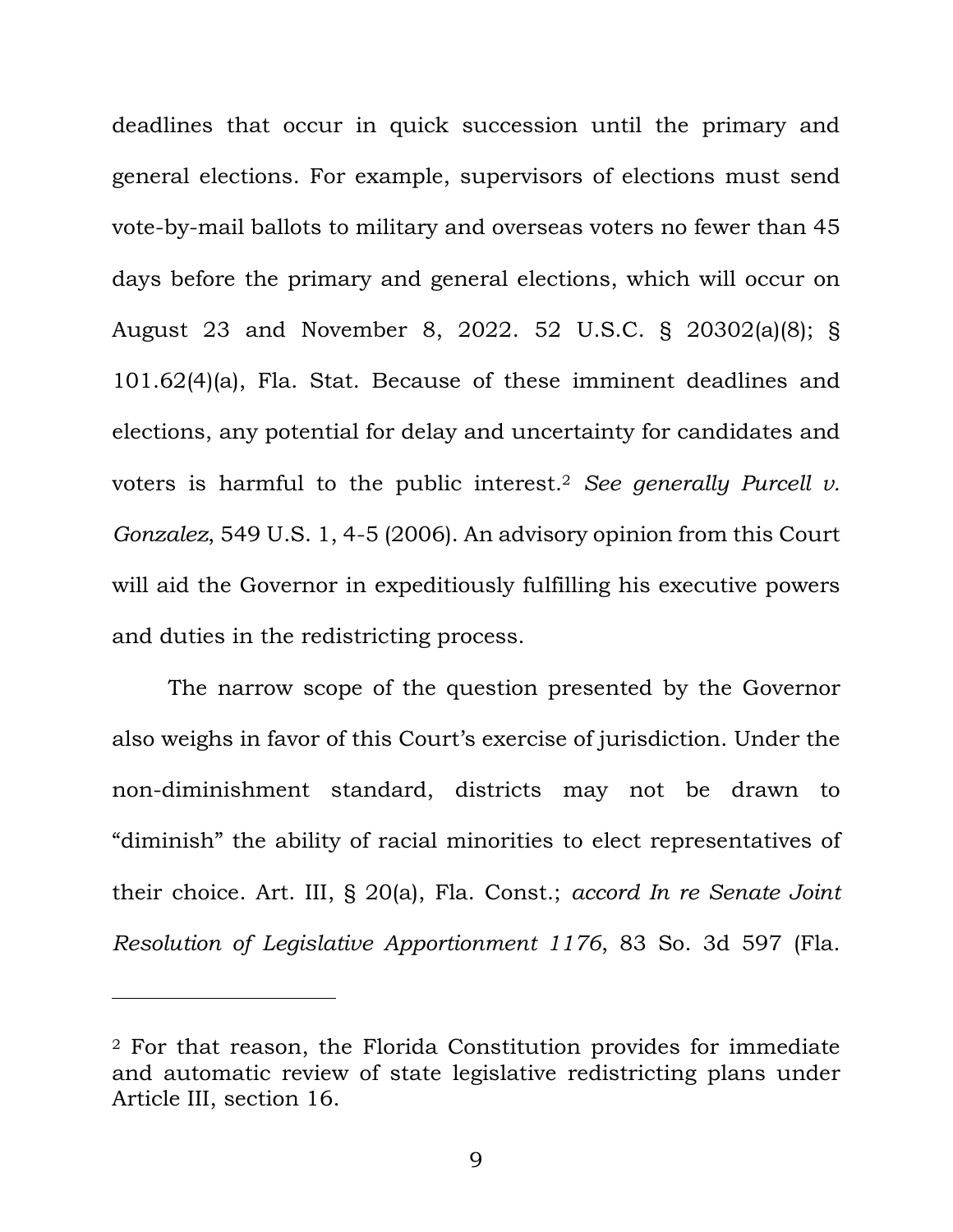2012) ("[T]he Legislature cannot eliminate majority-minority districts or weaken other historically performing districts where doing so would actually diminish a minority group's ability to elect its preferred candidates."); *id*. at 702 (Canady, C.J., concurring in part and dissenting in part) (noting that "diminish" means "to make less or cause to appear less" (quoting WEBSTER'S THIRD INTERNATIONAL DICTIONARY 634 (1993)).

The Governor's question concerns the limited circumstance of a district that combines distant and distinct minority populations that reside in different regions of the State—here, the African-American populations in Duval County to the East and Gadsden and Leon Counties to the West. The east-to-west district configuration connects these populations through a five-county corridor that runs approximately 140 miles and contains comparatively little of the district's minority population. An answer by this Court would therefore address an important but narrow question that can appropriately be resolved in a proceeding of this nature.

Finally, an answer to the Governor's question would provide needed judicial guidance. As noted in the Governor's letter, all maps proposed in the Legislature retain some form of the east-to-west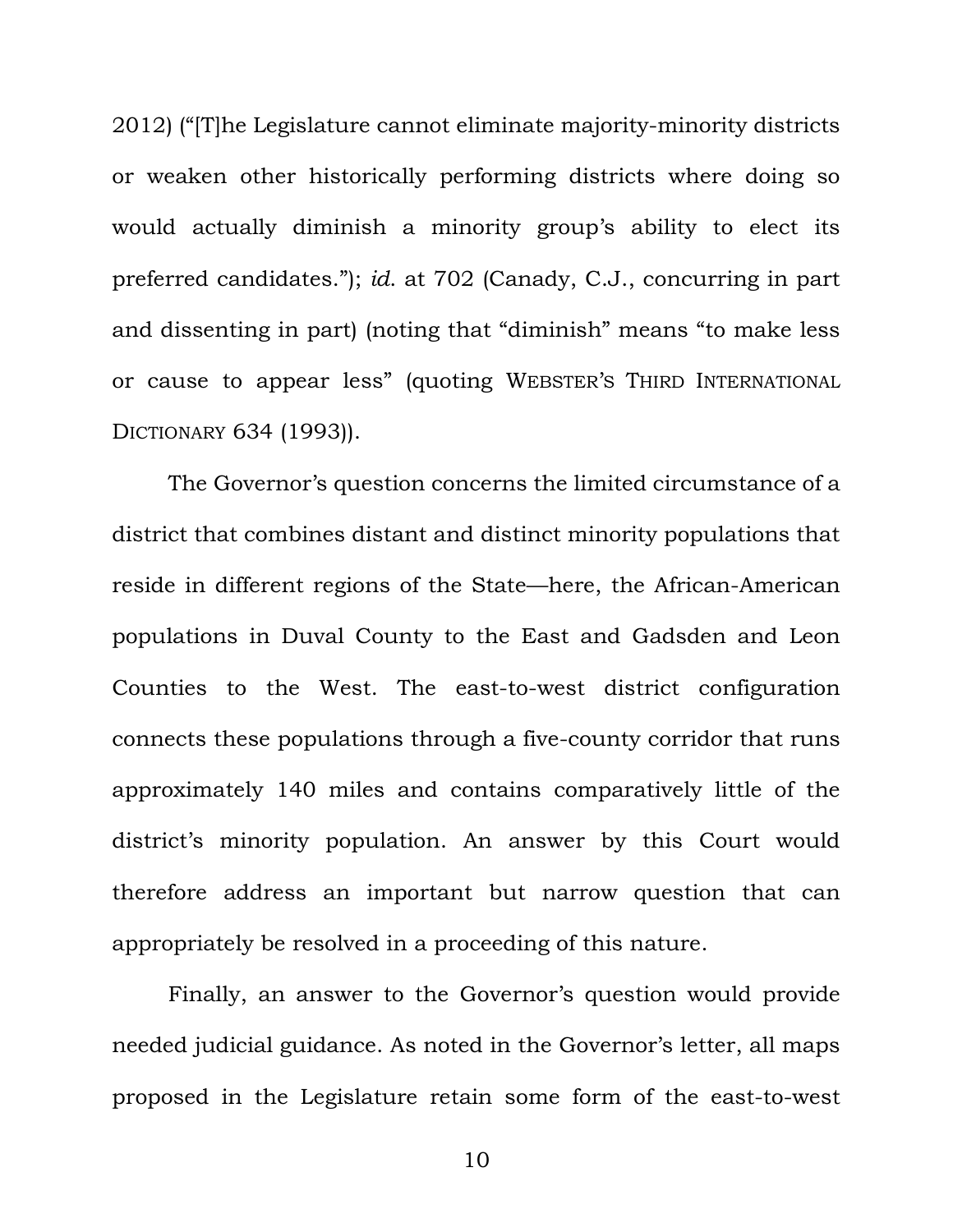congressional district that extends from Gadsden County to Duval County. These maps combine distant and distinct minority populations in different regions of the State in order to avoid diminishment in the ability of minority voters in the existing, benchmark district to elect representatives of their choice. In contrast, the Governor's letter posits that, in light of more recent decisions such as *Cooper v. Harris*, 137 S. Ct. 1455 (2017), the nondiminishment standard may not be interpreted to extend so far as to require these distant and distinct minority populations to be combined in a district that joins different regions of the State. The Court's resolution of this question would facilitate the prompt approval of a congressional redistricting plan, which will provide voters and candidates with needed certainty, and might obviate judicial involvement in redistricting at later stages under even more pressing time constraints.

The Florida Senate and Florida House of Representatives, like the Governor, desire to pass a congressional plan consistent with the requirements of the Florida Constitution and other applicable laws. This Court's opinion on the interpretation of the non-diminishment provision, as applicable to the congressional district and the narrow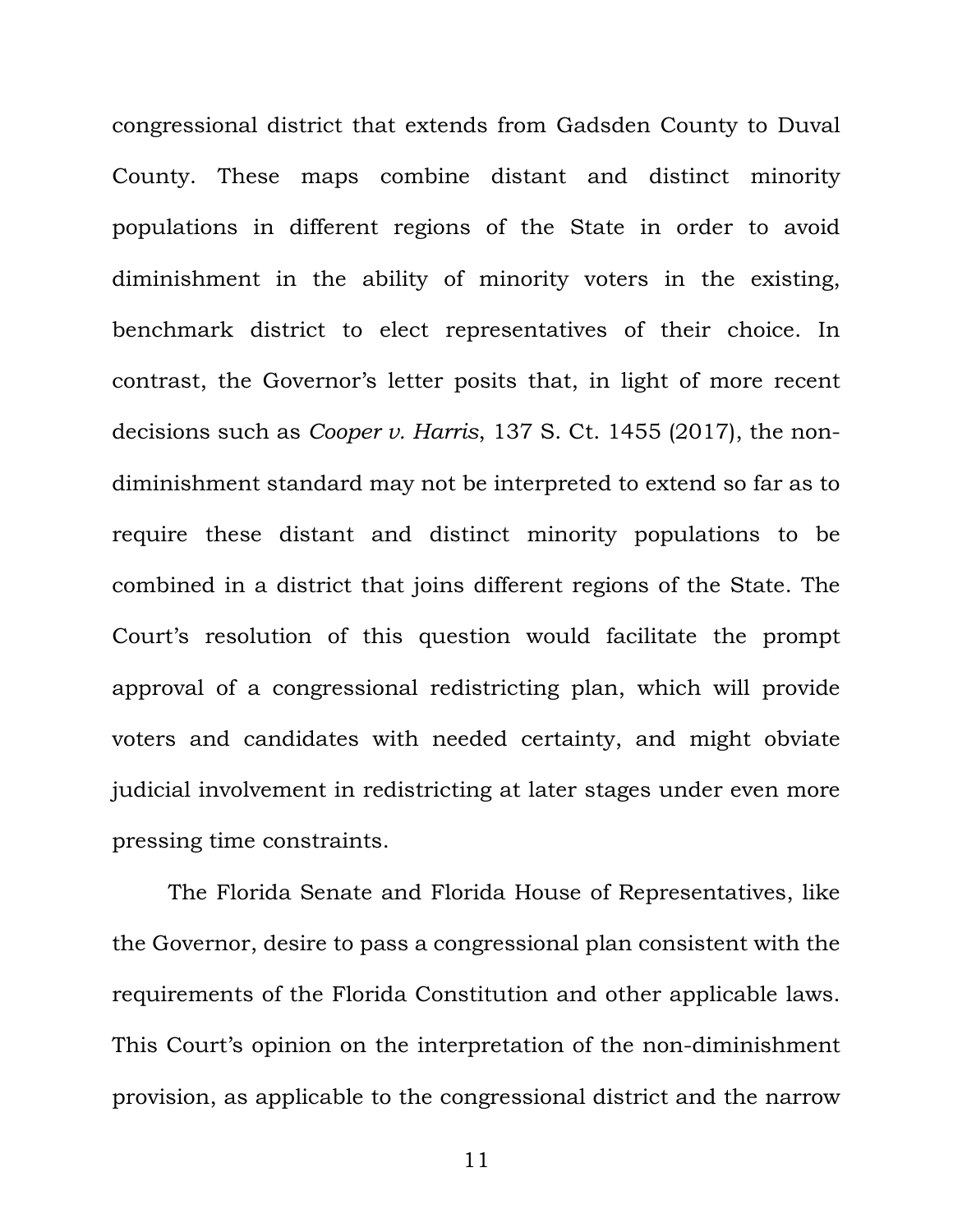circumstances identified in the Governor's request, would inform the appropriate exercise of the Governor's executive powers and duties with respect to congressional redistricting.

#### **CONCLUSION**

<span id="page-15-0"></span>This Court should determine that the Governor's request is within the scope of Article IV, section 1(c), and should provide an opinion in response to the Governor's request.

Respectfully submitted,

*/s/ Daniel Nordby*  DANIEL E. NORDBY (FBN 14588) DNordby@shutts.com **SHUTTS & BOWEN LLP**  215 South Monroe Street, Suite 804 Tallahassee, FL 32301 850-241-1717

*Counsel for the Florida Senate* 

/s/ *Andy Bardos*

ANDY BARDOS (FBN 822671) andy.bardos@gray-robinson.com **GRAYROBINSON, P.A.**  P.O. Box 11189 Tallahassee, Florida 32302 850-577-9090

*Counsel for the Florida House of Representative*